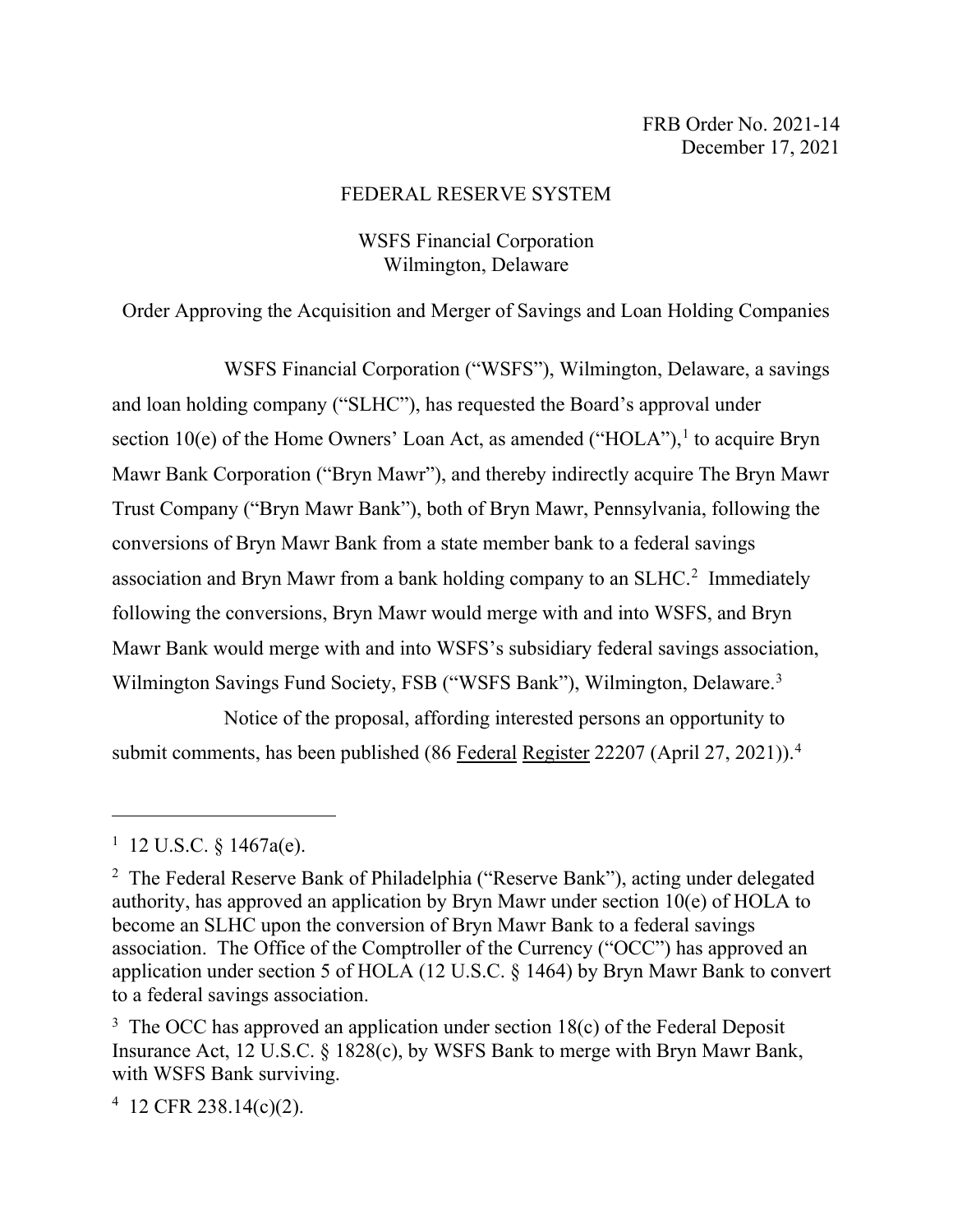The time for submitting comments has expired, and the Board has considered the proposal and all comments received in light of the factors set forth in section 10(e) of HOLA. [5](#page-1-0)

WSFS, with consolidated assets of approximately \$15.4 billion,<sup>[6](#page-1-1)</sup> is the 131st largest insured depository organization in the United States, controlling approximately \$12.8 billion in consolidated deposits, which represent less than 1 percent of the total amount of deposits of insured depository institutions in the United States.[7](#page-1-2) WSFS controls WSFS Bank, which operates in Delaware, New Jersey, and Pennsylvania.

Bryn Mawr, with consolidated assets of approximately \$4.9 billion, is the 273rd largest insured depository organization in the United States, controlling approximately \$3.8 billion in deposits, which represent less than 1 percent of the total amount of deposits of insured depository institutions in the United States. Bryn Mawr controls Bryn Mawr Bank, which operates in Delaware, New Jersey, and Pennsylvania.

On consummation of the proposal, WSFS would become the 98th largest insured depository organization in the United States, with consolidated assets of approximately \$20.3 billion. WSFS would control deposits of approximately \$16.6 billion, which represent less than 1 percent of the total amount of deposits of insured depository institutions in the United States.<sup>[8](#page-1-3)</sup> In Delaware, WSFS would remain the 6th largest insured depository organization, controlling deposits of \$7.0 billion, which represent approximately 1.5 percent of the total deposits of insured depository institutions in that state. In New Jersey, WSFS would become the 37th largest insured depository organization, controlling deposits of \$1.5 billion, which represent less than 1 percent of the total deposits of insured depository institutions in that state. In Pennsylvania, WSFS would become the 14th largest insured depository organization, controlling deposits of

<span id="page-1-0"></span><sup>&</sup>lt;sup>5</sup> 12 U.S.C. § 1467a(e)(2); <u>see also</u> 12 CFR 238.15.

<span id="page-1-1"></span><sup>6</sup> National asset and deposit data are as of September 30, 2021.

<span id="page-1-2"></span><sup>&</sup>lt;sup>7</sup> State and market deposit data are as of June 30, 2021.

<span id="page-1-3"></span><sup>&</sup>lt;sup>8</sup> See Appendix I for asset and deposit data by state, for states in which WSFS Bank and Bryn Mawr Bank both have banking operations.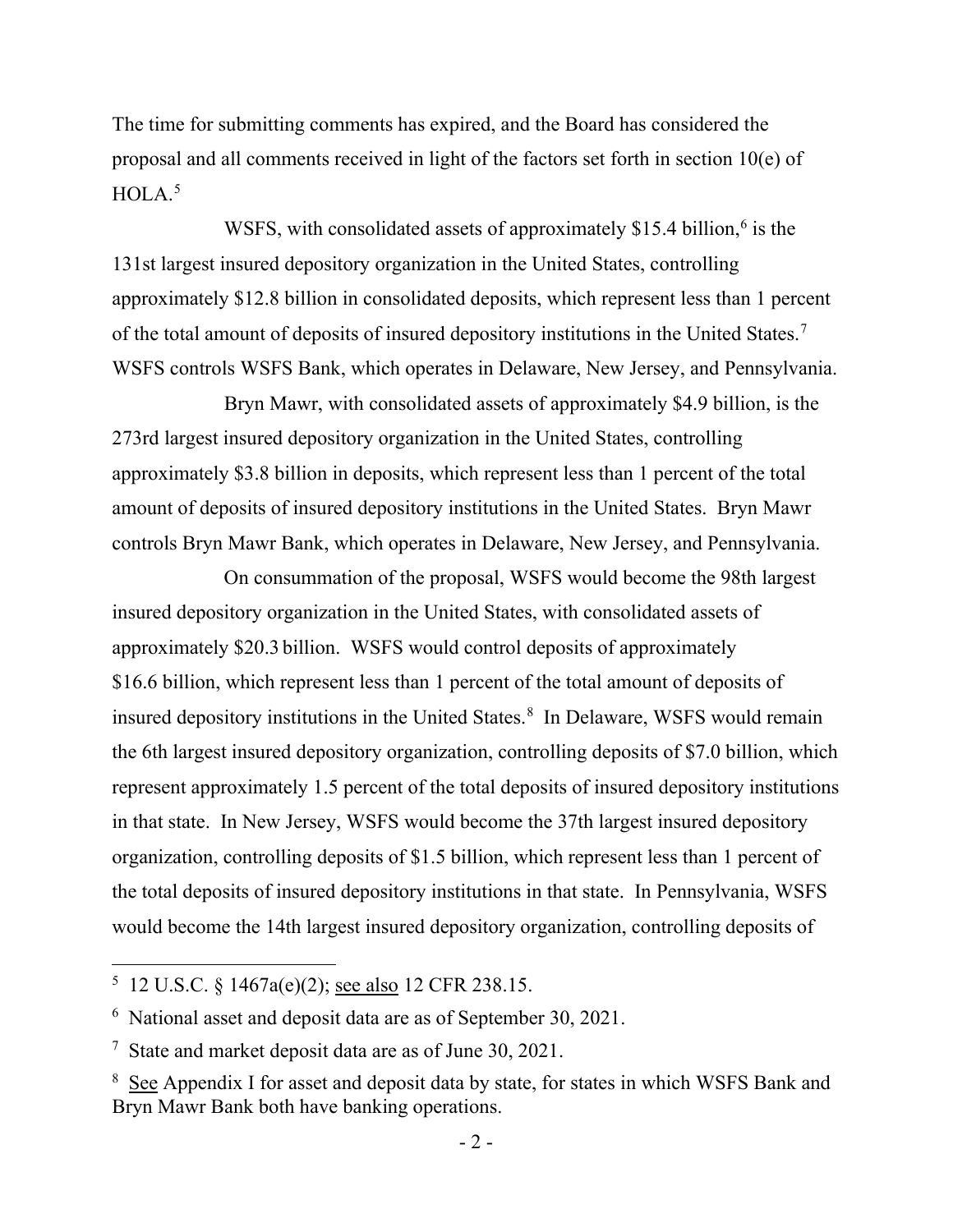\$8.4 billion, which represent approximately 1.5 percent of the total deposits of insured depository institutions in that state.

#### Interstate and Deposit Cap Analyses

Section  $10(e)(2)(E)$  of HOLA generally provides that the Board may not approve an application by an SLHC to acquire an insured depository institution with a home state other than the SLHC's home state if the SLHC controls, or upon consummation would control, more than 10 percent of the total amount of deposits of insured depository institutions in the United States.<sup>[9](#page-2-0)</sup>

For purposes of HOLA, Bryn Mawr Bank's home state is Pennsylvania, and WSFS's home state is Delaware. Upon consummation of the proposal, WSFS would control less than 1 percent of the total amount of deposits of insured depository institutions in the United States. Accordingly, in light of all the facts of record, the Board determines that it is not required to deny the proposal under section  $10(e)(2)(E)$  of HOLA.

In addition, section  $10(e)(3)$  of HOLA prohibits the Board from approving a proposal that would result in the formation of a multiple SLHC that controls savings associations in more than one state.<sup>[10](#page-2-1)</sup> Because the merger of Bryn Mawr Bank with and into WSFS Bank would occur simultaneously with the merger of Bryn Mawr with and into WSFS, WSFS would not control more than one savings association as a result of the proposed transaction and, therefore, the proposal would not result in the formation of a multiple SLHC. Accordingly, in light of all the facts of record, the Board determines that it is not required to deny the proposal under section  $10(e)(3)$  of HOLA.

<span id="page-2-0"></span><sup>&</sup>lt;sup>9</sup> 12 U.S.C. § 1467a(e)(2)(E). A federal savings association's home state is the state in which its home office is located. 12 U.S.C.  $\S$  1467a(e)(7)(B)(iii). An SLHC's home state is the state in which the total deposits of all insured depository institution subsidiaries of such company were the greatest on the date on which the company became an SLHC. 12 U.S.C. § 1467a(e)(7)(B)(iv).

<span id="page-2-1"></span><sup>&</sup>lt;sup>10</sup> 12 U.S.C. § 1467a(e)(3). A multiple SLHC is an SLHC that directly or indirectly controls two or more savings associations. 12 U.S.C.  $\S$  1467a(a)(1)(E).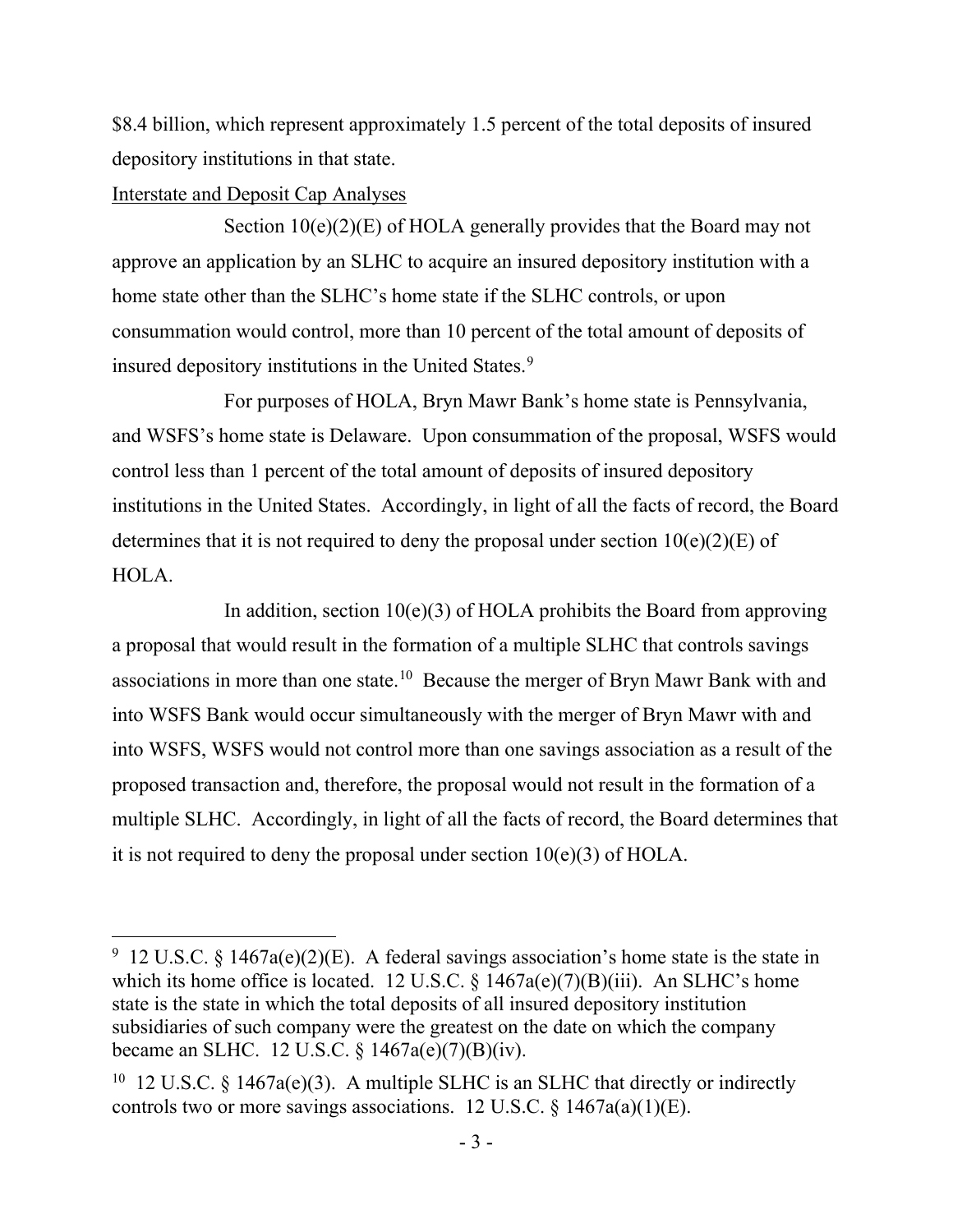### Competitive Considerations

Section 10(e)(2) of HOLA prohibits the Board from approving a proposal that would result in a monopoly or that would be in furtherance of any combination or conspiracy to monopolize, or to attempt to monopolize, the savings and loan business in any part of the United States.<sup>11</sup> HOLA also prohibits the Board from approving a proposal if the proposal would substantially lessen competition, tend to create a monopoly, or in any other manner restrain trade in any section of the country, unless the anticompetitive effects of the proposal are clearly outweighed in the public interest by the probable effect of the proposal in meeting the convenience and needs of the community to be served.[12](#page-3-1)

WSFS and Bryn Mawr compete directly in the Wilmington, Delaware, banking market ("Wilmington market")<sup>[13](#page-3-2)</sup> and the Philadelphia, Pennsylvania, banking market ("Philadelphia market").<sup>[14](#page-3-3)</sup> The Board has considered the competitive effects of the proposal in these banking markets. In particular, the Board has considered the relative share of total deposits of insured depository institutions in the markets ("market deposits") that WSFS would control; <sup>[15](#page-3-4)</sup> the concentration level of market deposits and the

<span id="page-3-4"></span><sup>15</sup> Local deposit and market share data are based on calculations in which the deposits of thrift institutions are included at 100 percent. WSFS Bank would remain a thrift institution following consummation of the proposed transaction and would face significant competition from commercial banks and other thrift institutions.

<span id="page-3-0"></span><sup>&</sup>lt;sup>11</sup> 12 U.S.C. § 1467a(e)(2)(A); see also 12 CFR 238.15(a)(1).

<span id="page-3-1"></span><sup>12 12</sup> U.S.C. § 1467a(e)(2)(B); see also 12 CFR 238.15(a)(2).

<span id="page-3-2"></span><sup>&</sup>lt;sup>13</sup> The Wilmington market is defined as New Castle County, Delaware, and Cecil County, Maryland.

<span id="page-3-3"></span><sup>&</sup>lt;sup>14</sup> The Philadelphia market is defined as Camden, Cumberland, Gloucester, and Salem counties, New Jersey; Beverly, Bordentown, and Burlington cities, Fieldsboro, Palmyra, and Riverton boroughs, and Bordentown, Burlington, Chesterfield, Cinnaminson, Delanco, Delran, Eastampton, Edgewater Park, Evesham, Florence, Hainesport, Lumberton, Mansfield, Maple Shade, Medford, Moorestown, Mount Holly, Mount Laurel, Riverside, Springfield, and Willingboro townships in Burlington County, New Jersey; Trenton city and Hamilton township in Mercer County, New Jersey; and Bucks, Chester, Delaware, Montgomery, and Philadelphia counties, Pennsylvania.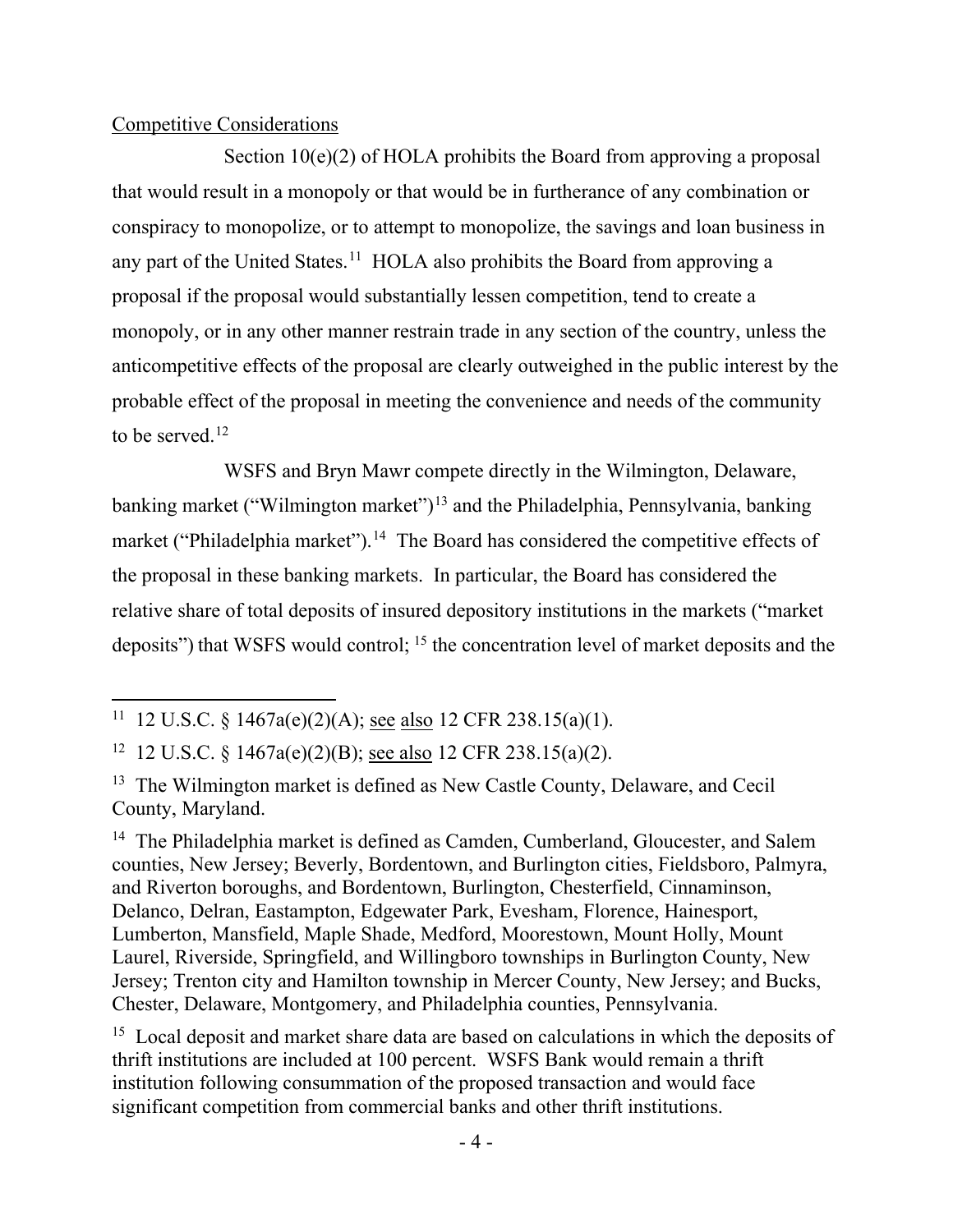increase in that level, as measured by the Herfindahl-Hirschman Index ("HHI") under the Department of Justice Bank Merger Competitive Review guidelines ("DOJ Bank Merger Guidelines");<sup>[16](#page-4-0)</sup> the number of competitors that would remain in the markets; and other characteristics of the markets.

Consummation of the proposal would be consistent with Board precedent and within the thresholds in the DOJ Bank Merger Guidelines in the Wilmington and Philadelphia markets. On consummation of the proposal, the Wilmington market would remain highly concentrated as measured by the HHI, according to the DOJ Bank Merger Guidelines, and the Philadelphia market would remain unconcentrated.<sup>[17](#page-4-1)</sup>

<span id="page-4-0"></span><sup>&</sup>lt;sup>16</sup> Under the DOJ Bank Merger Guidelines, a market is considered unconcentrated if the post-merger HHI is under 1000, moderately concentrated if the post-merger HHI is between 1000 and 1800, and highly concentrated if the post-merger HHI exceeds 1800. The Department of Justice ("DOJ") has informed the Board that a bank merger or acquisition generally would not be challenged (in the absence of other factors indicating anticompetitive effects) unless the post-merger HHI is at least 1800 and the merger increases the HHI by more than 200 points. Although the DOJ and the Federal Trade Commission issued revised Horizontal Merger Guidelines in 2010, the DOJ has confirmed that its Bank Merger Guidelines, which were issued in 1995, were not modified. See Press Release, Department of Justice (August 19, 2010), available at [www.justice.gov/opa/pr/2010/August/10-at-938.html.](http://www.justice.gov/opa/pr/2010/August/10-at-938.html)

<span id="page-4-1"></span><sup>&</sup>lt;sup>17</sup> WSFS operates the 6th largest depository institution in the Wilmington market, controlling approximately \$5.2 billion in deposits, which represent 1.3 percent of market deposits. Bryn Mawr operates the 18th largest depository institution in the market, controlling deposits of approximately \$175.4 million, which represent less than 0.1 percent of market deposits. On consummation of the proposed transaction, WSFS would remain the 6th largest depository institution in the Wilmington market, controlling deposits of approximately \$5.4 billion, which represent approximately 1.4 percent of market deposits. The HHI for the Wilmington market, 3595, would increase by less than 1 point, and 30 competitors would remain in the market. Because several depository institutions centrally book out-of-market deposits in the Wilmington market, these data may overstate the level of concentration in the Wilmington market and understate the competitive effects of the transaction. Even after accounting for out-of-market deposits, however, the competitive effects of the transaction remain minor.

WSFS operates the 8th largest depository institution in the Philadelphia market, controlling deposits of approximately \$5.9 billion, which represent 2.6 percent of market deposits. Bryn Mawr operates the 13th largest depository institution in the market,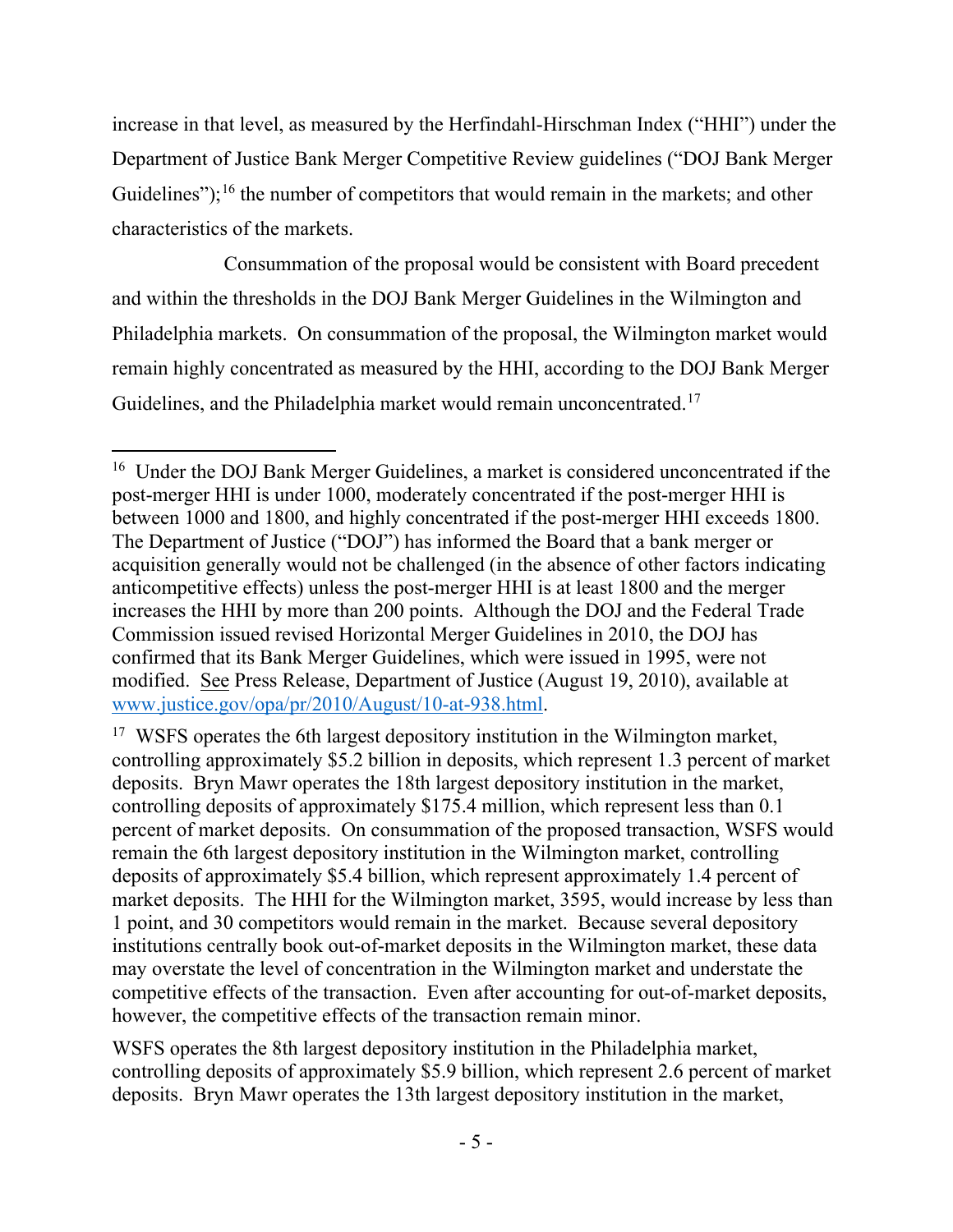The DOJ also has conducted a review of the potential competitive effects of the proposal and has advised the Board that consummation of the proposal would not likely have a significantly adverse effect on competition in any relevant banking market, including the Wilmington and Philadelphia markets. In addition, the appropriate banking agencies have been afforded an opportunity to comment and have not objected to the proposal.

Based on all the facts of record, the Board concludes that consummation of the proposal would not have a significantly adverse effect on competition or on the concentration of resources in the Wilmington market, the Philadelphia market, or in any other relevant banking market. Accordingly, the Board determines that competitive considerations are consistent with approval.

### Financial, Managerial, and Other Supervisory Considerations

In reviewing a proposal under HOLA, the Board considers the financial and managerial resources and the future prospects of the institutions involved.[18](#page-5-0) In its evaluation of financial factors, the Board reviews public and supervisory information regarding the financial condition of the organizations involved on both parent-only and consolidated bases, as well as information regarding the financial condition of the subsidiary depository institutions and the organizations' significant nonbanking operations. In this evaluation, the Board considers a variety of information regarding capital adequacy, asset quality, liquidity, and earnings performance, as well as public comments on the proposal. The Board evaluates the financial condition of the combined organization, including its capital position, asset quality, liquidity, earnings prospects, and the impact of the proposed funding of the transaction. The Board also considers the

controlling deposits of approximately \$3.9 billion, which represent approximately 1.7 percent of market deposits. On consummation of the proposed transaction, WSFS would become the 7th largest depository organization in the market, controlling deposits of approximately \$9.8 billion, which represent approximately 4.5 percent of market deposits. The HHI for the Philadelphia market would increase by 9 points to 889, and 86 competitors would remain in the market.

<span id="page-5-0"></span><sup>&</sup>lt;sup>18</sup> 12 U.S.C. § 1467a(e)(2).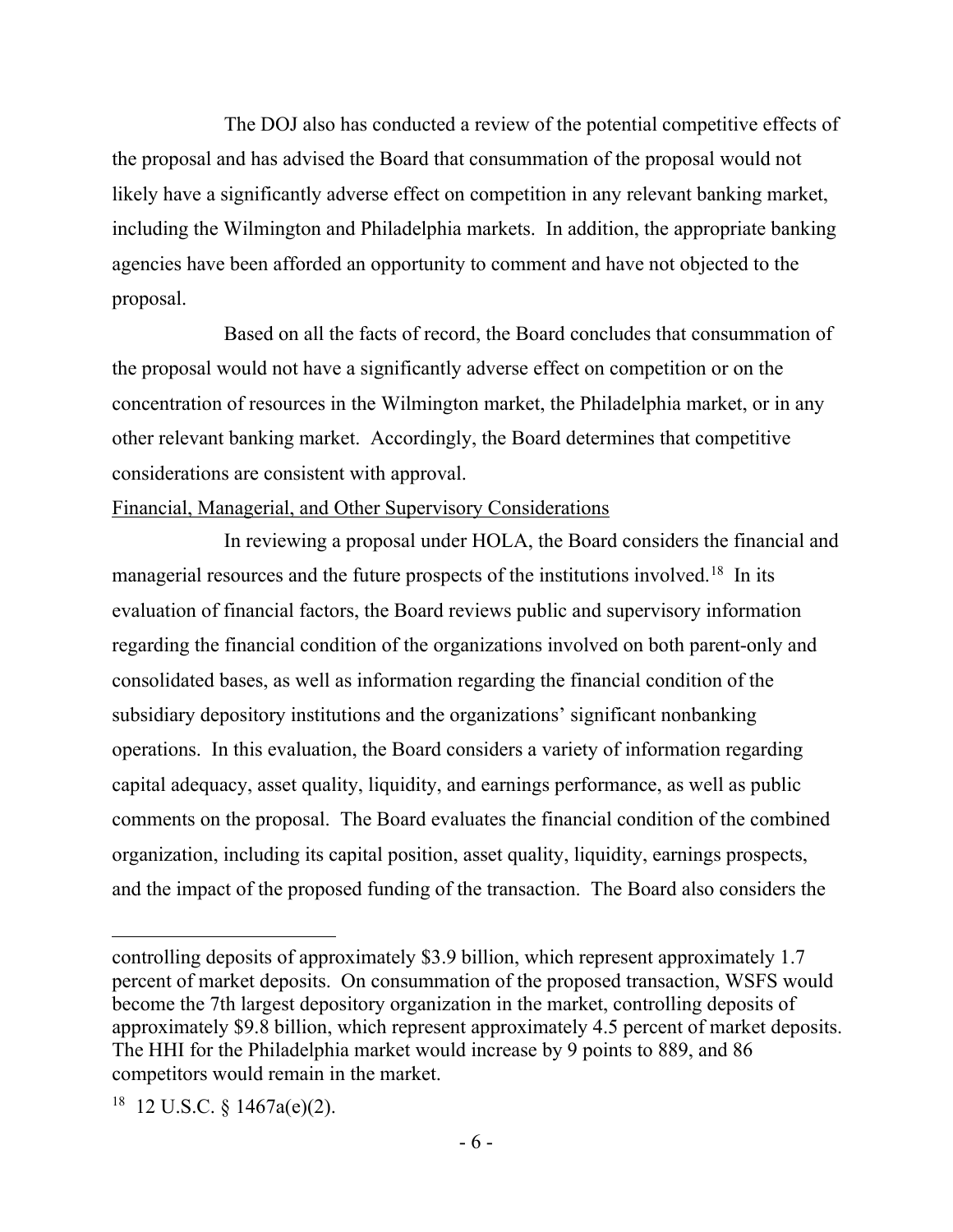ability of the organization to absorb the costs of the proposal and to complete effectively the proposed integration of operations. In assessing financial factors, the Board considers capital adequacy to be especially important. The Board considers the future prospects of the organizations involved in light of their financial and managerial resources and the proposed business plan.

WSFS, Bryn Mawr, and their subsidiary depository institutions are well capitalized, and the combined organization would remain so on consummation of the proposal. The proposed transaction is a merger of holding companies that is structured as a share exchange with a simultaneous merger of the subsidiary depository institutions.[19](#page-6-0) The asset quality, earnings, and liquidity of WSFS, Bryn Mawr, and their subsidiary depository institutions are consistent with approval, and WSFS appears to have adequate resources to absorb the costs of the proposal and to complete the integration of the institutions' operations. In addition, the future prospects of the institutions under the proposal are considered consistent with approval.

The Board also has considered the managerial resources of the organizations involved and of the proposed combined organization.<sup>[20](#page-6-1)</sup> The Board has conducted an evaluation of the competence, experience, and integrity of the officers, directors, and principal shareholders of WSFS and WSFS Bank; their record of compliance with laws and regulations; and the record of WSFS and WSFS Bank of fulfilling any commitments to, and any conditions imposed by, the Board in connection with prior applications.<sup>21</sup> The Board has reviewed the examination records of WSFS, Bryn Mawr, and their subsidiary depository institutions, including assessments of their

<span id="page-6-0"></span> $19$  To effect the merger, existing holders of Bryn Mawr common stock would receive 0.90 percent of a share of WSFS common stock for each share of Bryn Mawr common stock issued and outstanding immediately prior to the merger, subject to adjustment. Holders of fractional shares of Bryn Mawr common stock would receive a cash payment in lieu of shares of WSFS common stock. WSFS has the financial resources to effect the proposed transaction.

<span id="page-6-1"></span><sup>&</sup>lt;sup>20</sup> See 12 U.S.C. § 1467a(e)(2).

<span id="page-6-2"></span><sup>&</sup>lt;sup>21</sup> See 12 U.S.C. § 1467a(e)(2); 12 CFR 238.15(b)(2).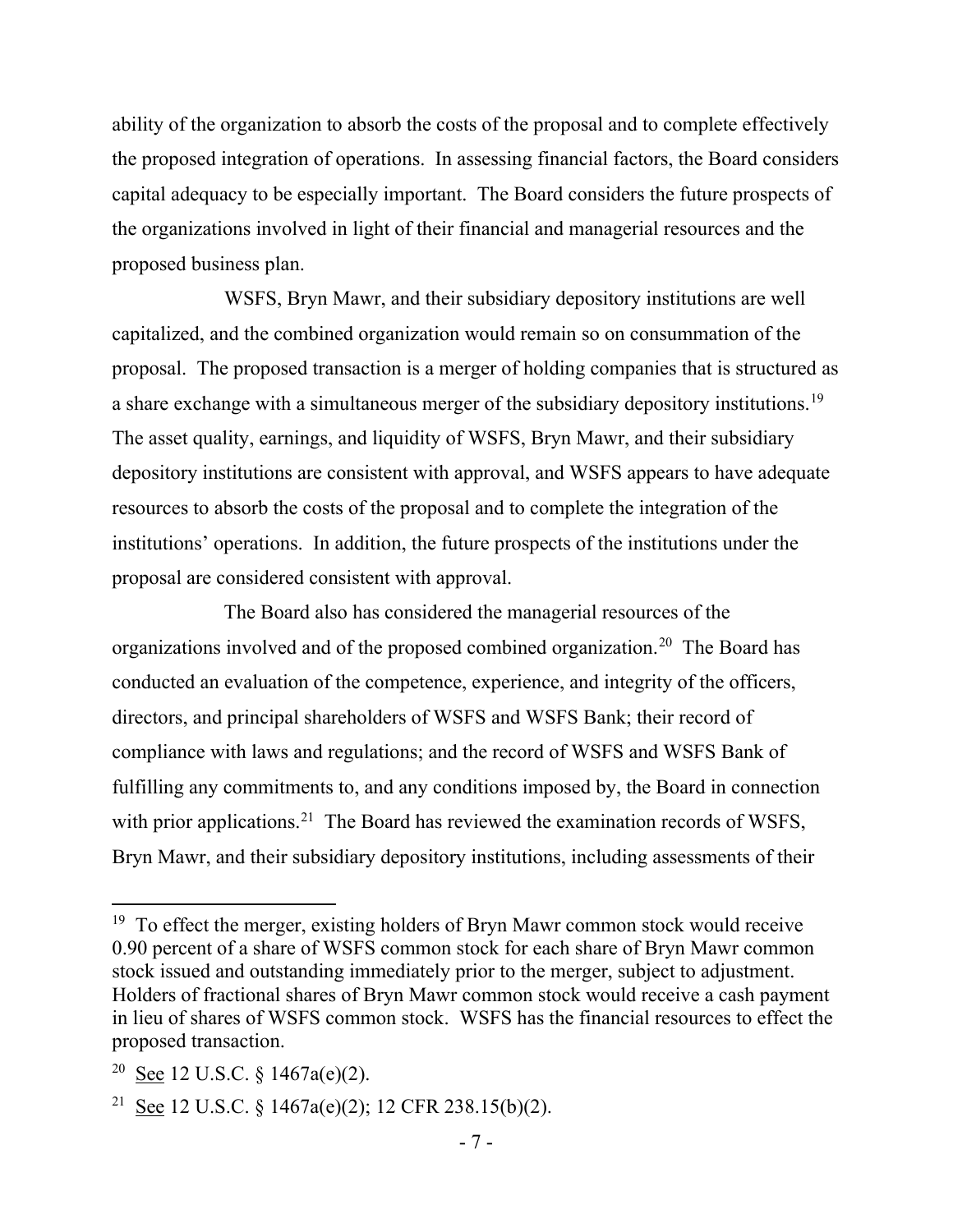management, risk-management systems, and operations. In addition, the Board has considered information provided by WSFS; the Board's supervisory experiences and those of other relevant bank supervisory agencies with the organizations; the organizations' records of compliance with applicable banking, consumer protection, and anti-money laundering laws; and the public comment on the proposal.

WSFS, Bryn Mawr, and their subsidiary depository institutions are each considered to be well managed. The directors and senior executive officers of WSFS have knowledge of and experience in the banking sector, and WSFS's risk-management program appears consistent with approval of this expansionary proposal.

The Board also has considered WSFS's plans for implementing the proposal. WSFS has conducted comprehensive due diligence and is devoting significant financial and other resources to address the post-acquisition integration process for this proposal. At the combined organization, WSFS would apply its risk-management policies, procedures, and controls, which are considered acceptable from a supervisory perspective. In addition, WSFS's management has the experience and resources to operate the combined organization in a safe and sound manner, and WSFS would integrate Bryn Mawr's existing management and personnel in a manner that augments WSFS's management.<sup>[22](#page-7-0)</sup>

Based on all the facts of record, including WSFS's supervisory record, managerial and operational resources, and plans for operating the combined institution after consummation, the Board determines that considerations relating to the financial and managerial resources and the future prospects of the organizations involved in the proposal—as well as the records of effectiveness of WSFS and Bryn Mawr in combatting moneylaundering activities—are consistent with approval.

<span id="page-7-0"></span> $22$  Three members of Bryn Mawr's board of directors would be appointed to the boards of WSFS and WSFS Bank.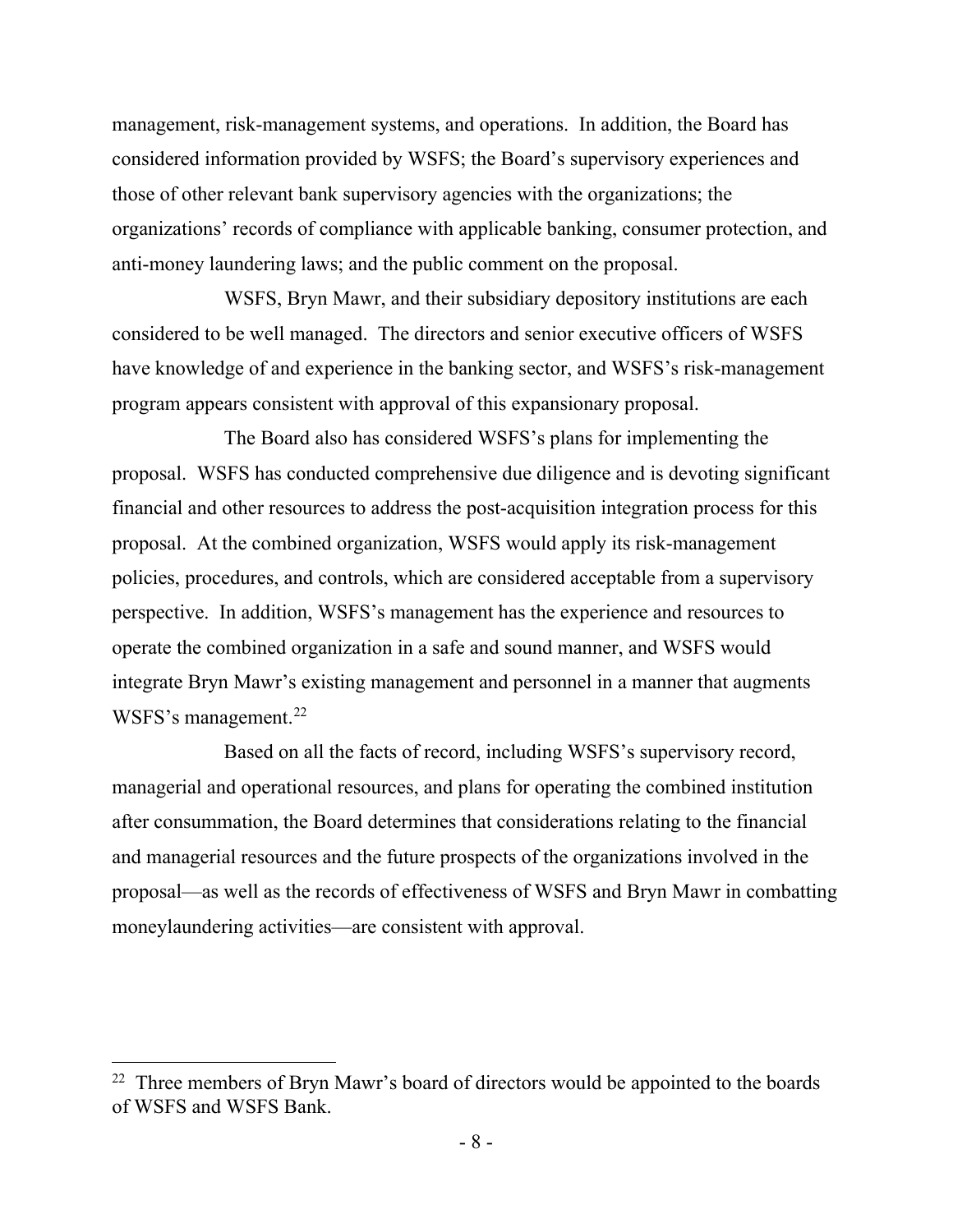#### Convenience and Needs Considerations

In acting on a proposal under section  $10(e)$  of HOLA, the Board considers the effects of the transaction on the convenience and needs of the communities to be served.<sup>[23](#page-8-0)</sup> In this evaluation, the Board considers whether the relevant institutions are helping to meet the credit needs of the communities they serve—as well as other potential effects of the proposal on the convenience and needs of these communities—and places particular emphasis on the records of the relevant depository institutions under the Community Reinvestment Act ("CRA").<sup>[24](#page-8-1)</sup> The CRA requires the federal financial supervisory agencies to encourage insured depository institutions to help meet the credit needs of the local communities in which they operate, consistent with the institutions' safe and sound operation, $25$  and requires the appropriate federal financial supervisory agency to assess a depository institution's record of helping to meet the credit needs of its entire community, including low- and moderate-income ("LMI") neighborhoods, in evaluating expansionary proposals.<sup>[26](#page-8-3)</sup>

In addition, the Board considers the institutions' overall compliance records and recent fair lending examinations. Fair lending laws require all lending institutions to provide applicants with equal access to credit, regardless of their race, ethnicity, or certain other characteristics. The Board also considers the assessments of other relevant supervisors, the supervisory views of examiners, other supervisory information, information provided by the applicant, and public comments received on the proposal. The Board also may consider the acquiring institution's business model and marketing and outreach plans, the organization's plans after consummation, and any other information the Board deems relevant.

- <span id="page-8-1"></span>24 12 U.S.C. § 2901 et seq.
- <span id="page-8-2"></span>25 12 U.S.C. § 2901(b).
- <span id="page-8-3"></span>26 12 U.S.C. § 2903.

<span id="page-8-0"></span><sup>23</sup> 12 U.S.C. § 1467a(e)(2); 12 CFR 238.15(b)(3).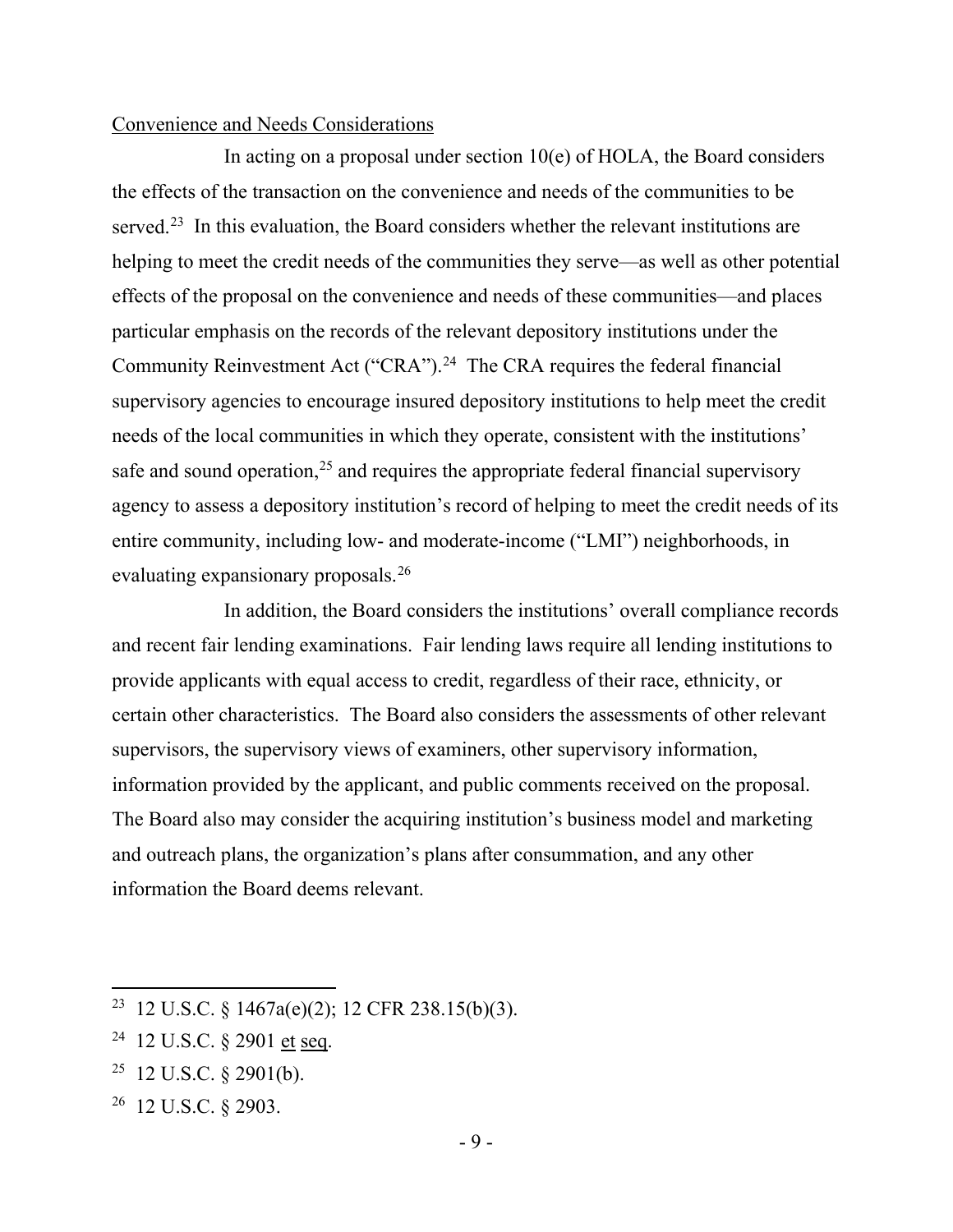In assessing the convenience and needs factor in this case, the Board has considered all the facts of record, including reports of examination of the CRA performance of WSFS Bank and Bryn Mawr Bank, the fair lending and compliance records of both depository institutions, the supervisory views of the OCC and Reserve Bank, confidential supervisory information, information provided by WSFS, and the public comment on the proposal.

# *Summary of Public Comment on Convenience and Needs*

A commenter objected to the proposal based on WSFS Bank's record of home purchase lending to minority and LMI borrowers based on data reported under the Home Mortgage Disclosure Act ("HMDA")<sup>[27](#page-9-0)</sup> for 2017 through 2019. The commenter requested that (1) the proposed transaction include a forward-looking community benefits plan detailing how WSFS Bank would fulfill its obligations under the CRA and meet the needs of underserved populations throughout its footprint and (2) WSFS Bank make its community reinvestment targets public.<sup>[28](#page-9-1)</sup>

# *Businesses of the Involved Institutions and Response to the Public Comment*

WSFS Bank and Bryn Mawr Bank offer a variety of deposit and lending products and services to retail and business customers through their respective branch networks in Delaware, New Jersey, and Pennsylvania. WSFS asserts that the commenter overstates disparities between WSFS Bank's record of lending to minority and LMI

<span id="page-9-0"></span><sup>27 12</sup> U.S.C. § 2801 et seq.

<span id="page-9-1"></span><sup>&</sup>lt;sup>28</sup> The Board has consistently found that neither the CRA nor the federal financial supervisory agencies' CRA regulations require depository institutions to make pledges, plans, or enter into commitments or agreements with any organizations. See, e.g., First Illinois Bancorp, Inc., FRB Order No. 2020-03 at 11 n.25 (August 26, 2020); First Busey Corporation, FRB Order No. 2019-01 at 11 n.30 (January 10, 2019); Sterling Bancorp, FRB Order No. 2017-21 at 10 n.24 (August 30, 2017); Huntington Bancshares, Inc., FRB Order No. 2016-13 at 32 n.50 (July 29, 2016); CIT Group, Inc., FRB Order No. 2015-20 at 24 n.54 (July 19, 2015); Citigroup Inc., 88 Federal Reserve Bulletin 485 (2002). In its evaluation of a proposal, the Board reviews the existing CRA performance record of an applicant and the programs that the applicant has in place to serve the credit needs of its CRA assessment areas ("AAs").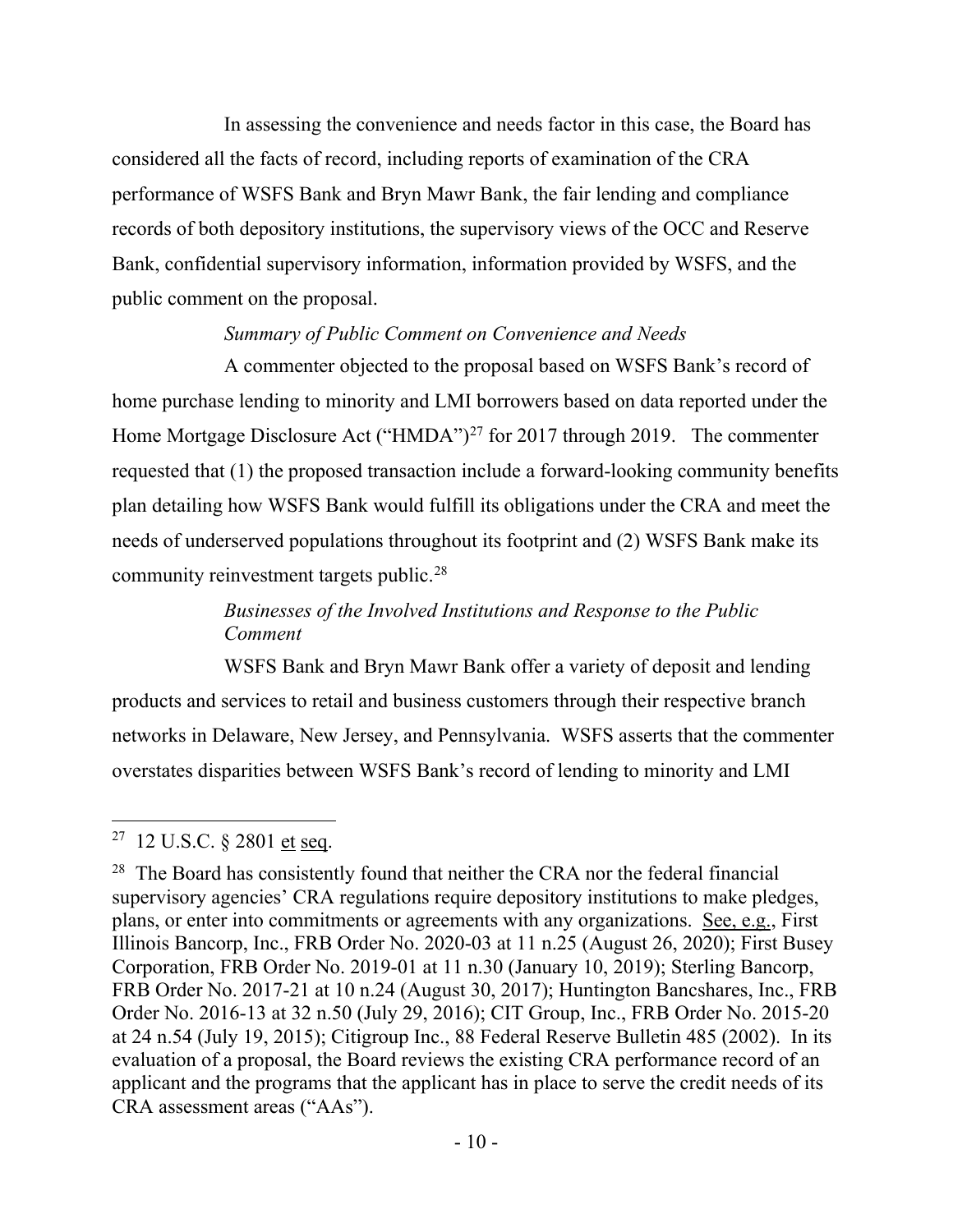borrowers and market averages and also contends that WSFS Bank originates a greater proportion of applications by minority and LMI borrowers than its peers. WSFS also asserts that WSFS Bank's CRA program and community reinvestment efforts have been highly successful, rendering a forward-looking community benefits plan and publication of the bank's community reinvestment targets unnecessary.

#### *Records of Performance under the CRA*

In evaluating the CRA performance of the involved institutions, the Board generally considers each institution's most recent CRA performance evaluation, as well as other information and supervisory views provided by the relevant federal financial supervisor or supervisors, which in this case are the OCC for WSFS Bank and the Reserve Bank for Bryn Mawr Bank.<sup>29</sup> The Board also considers information provided by the applicant and by public commenters.

The CRA requires that the appropriate federal financial supervisor for a depository institution prepare a written evaluation of the institution's record of helping to meet the credit needs of its entire community, including LMI neighborhoods.<sup>30</sup> An institution's most recent CRA performance evaluation is a particularly important consideration in the applications process because it represents a detailed, on-site evaluation by the institution's primary federal financial supervisor of the institution's overall record of lending in its communities.

In general, federal financial supervisors apply a lending test ("Lending Test"), an investment test ("Investment Test"), and a service test ("Service Test") to evaluate the performance of large insured depository institutions, such as WSFS Bank and Bryn Mawr Bank, in helping to meet the credit needs of the communities they serve. The Lending Test specifically evaluates an institution's lending-related activities to determine whether the institution is helping to meet the credit needs of individuals and geographies of all income levels. As part of the Lending Test, examiners review and

<span id="page-10-0"></span><sup>&</sup>lt;sup>29</sup> See Interagency Questions and Answers Regarding Community Reinvestment, 81 Federal Register 48506, 48548 (July 25, 2016).

<span id="page-10-1"></span><sup>30 12</sup> U.S.C. § 2906.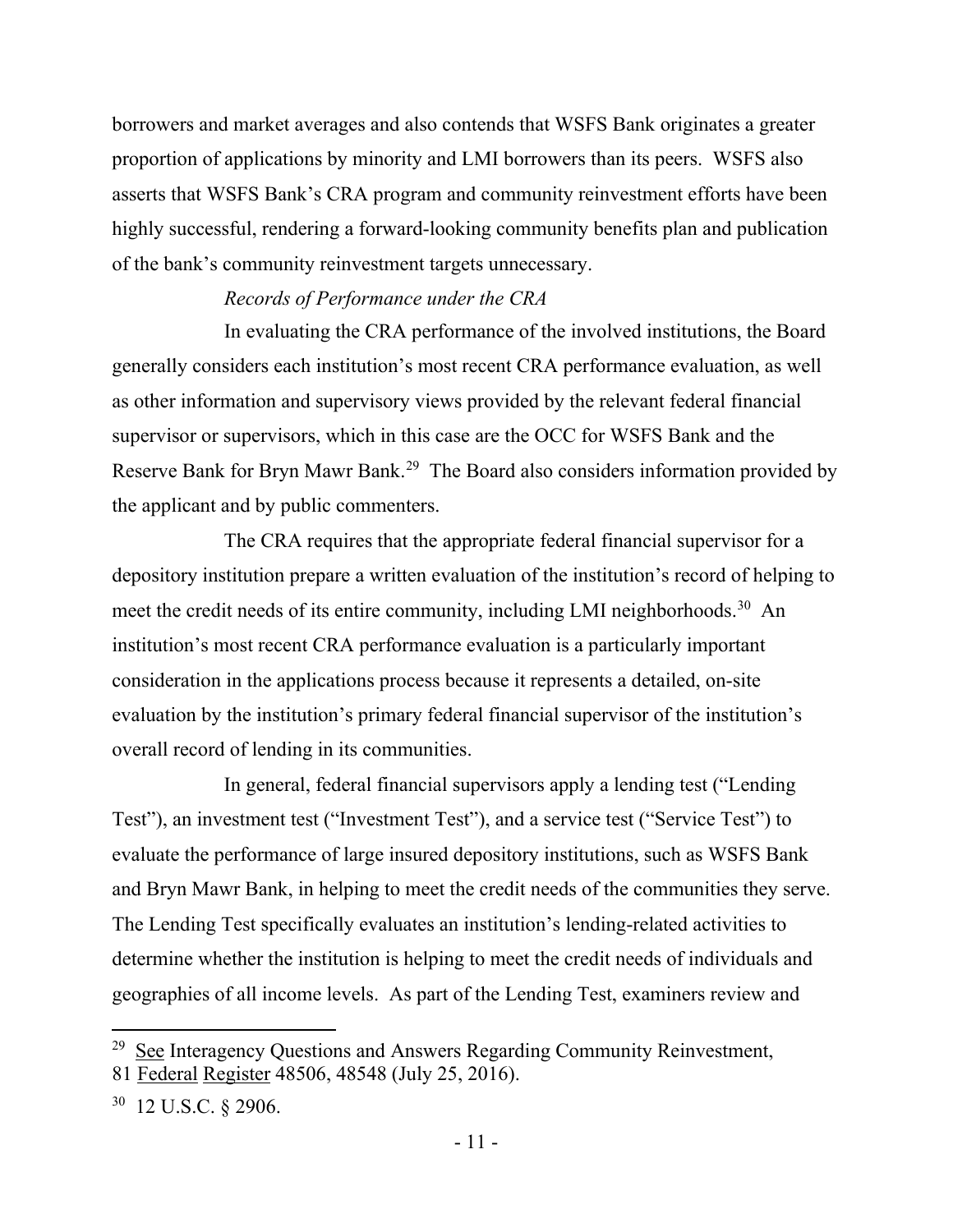analyze an institution's data reported under HMDA, in addition to small business, small farm, and community development loan data collected and reported under the CRA regulations, to assess an institution's lending activities with respect to borrowers and geographies of different income levels. The institution's lending performance is based on a variety of factors, including (1) the number and amounts of home mortgage, small business, small farm, and consumer loans (as applicable) in the institution's CRA AAs; (2) the geographic distribution of the institution's lending, including the proportion and dispersion of the institution's lending in its AAs and the number and amounts of loans in low-, moderate-, middle-, and upper-income geographies; (3) the distribution of loans based on borrower characteristics, including, for home mortgage loans, the number and amounts of loans to low-, moderate-, middle-, and upper-income individuals; $31$  (4) the institution's community development lending, including the number and amounts of community development loans and their complexity and innovativeness; and (5) the institution's use of innovative or flexible lending practices to address the credit needs of LMI individuals and geographies.<sup>[32](#page-11-1)</sup> The Investment Test evaluates the number and amounts of qualified investments that benefit the institution's AAs, and the Service Test evaluates the availability and effectiveness of the institution's systems for delivering retail banking services and the extent and innovativeness of the institution's community development services.<sup>33</sup>

The Board is concerned when HMDA data reflect disparities in the rates of loan applications, originations, and denials among members of different racial, ethnic, or gender groups in local areas. These types of disparities may indicate weaknesses in the adequacy of policies and programs at an institution for meeting its obligations to extend

<span id="page-11-0"></span> $31$  Examiners also consider the number and amounts of small business and small farm loans to businesses and farms with gross annual revenues of \$1 million or less, small business and small farm loans by loan amount at origination, and consumer loans, if applicable, to low-, moderate-, middle-, and upper-income individuals. See, e.g., 12 CFR 228.22(b)(3).

<span id="page-11-1"></span><sup>32</sup> See 12 CFR 228.22(b).

<span id="page-11-2"></span><sup>33</sup> See 12 CFR 228.21 et seq.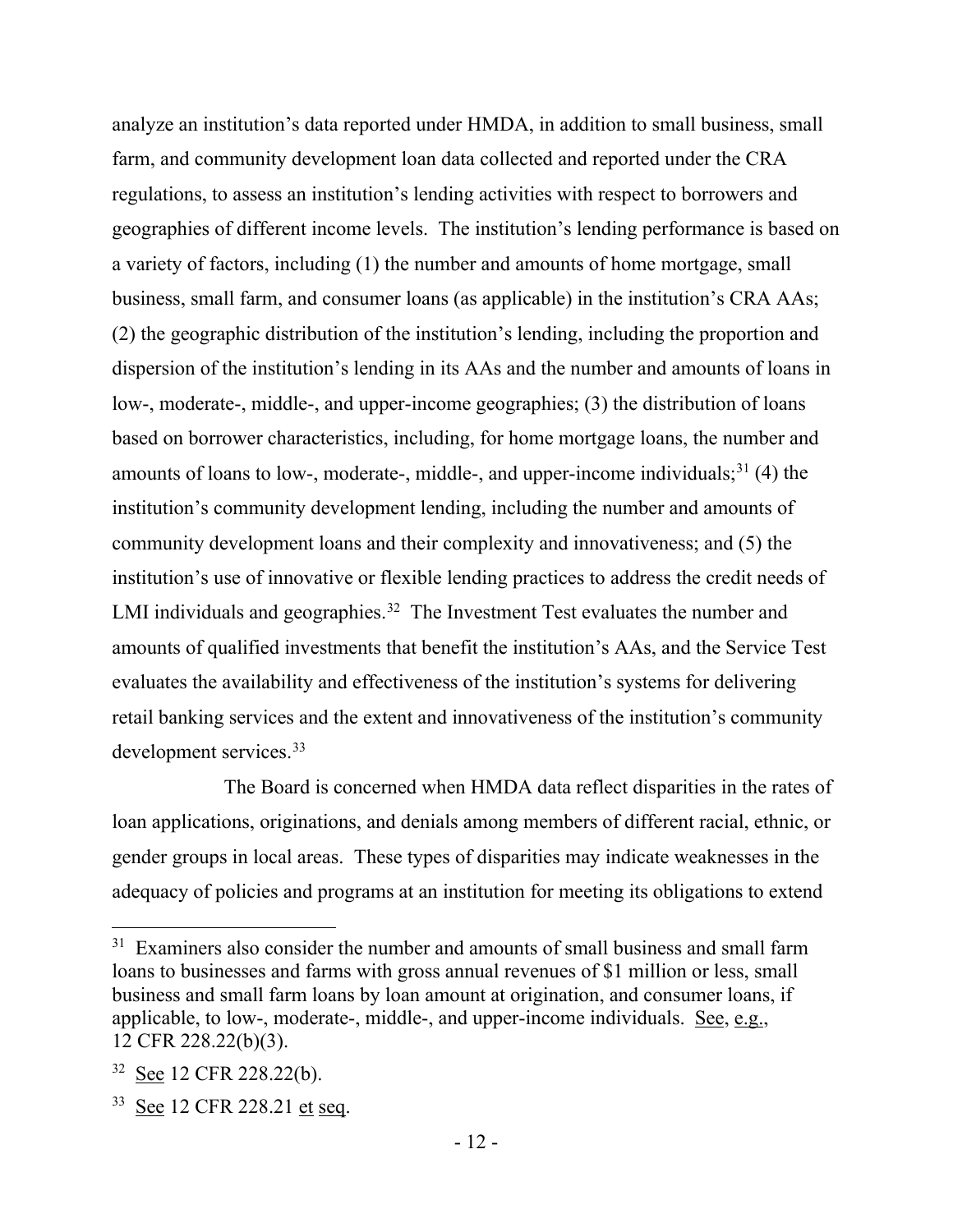credit fairly. However, other information critical to an institution's credit decisions is not available from HMDA data.<sup>34</sup> Consequently, the Board evaluates HMDA data disparities in the context of other information regarding the lending record of the institution.

# *CRA Performance of WSFS Bank*

WSFS Bank was assigned an overall "Outstanding" rating by the OCC at its most recent CRA performance evaluation, as of October 26, 2020 (the "WSFS Bank Evaluation").<sup>35</sup> WSFS Bank received an "Outstanding" rating for the Lending and Investment Tests and a "Low Satisfactory" rating for the Service Test.

With respect to the Lending Test, examiners found that WSFS Bank exhibited an overall excellent level of lending activity in the primary AAs. Examiners also found the overall geographic and borrower distribution of lending activity to be good in the primary AAs. Examiners noted that WSFS Bank was a leader in making community development loans, demonstrating excellent responsiveness to AA credit needs in the Philadelphia MMSA AA. Examiners also noted that WSFS Bank made a relatively high level of community development loans, demonstrating good responsiveness to AA credit needs in the Salisbury and Dover AAs. Examiners found

<span id="page-12-0"></span><sup>&</sup>lt;sup>34</sup> Other information relevant to credit decisions could include credit history, debt-toincome ratios, and loan-to-value ratios. Accordingly, when conducting fair lending examinations, examiners analyze such additional information before reaching a determination regarding an institution's compliance with fair lending laws.

<span id="page-12-1"></span><sup>&</sup>lt;sup>35</sup> The WSFS Bank Evaluation was conducted using Large Bank CRA Examination Procedures. The Lending Test evaluation period was January 1, 2017, through December 31, 2019, except with respect to community development loans. For community development loans and the Investment and Service Tests, the evaluation period was August 8, 2017, to December 31, 2019. Examiners conducted full-scope reviews of designated geographic areas within two AAs (collectively, the "primary AAs"): (i) the Philadelphia-Camden-Wilmington, Pennsylvania-New Jersey-Delaware-Maryland Multistate Metropolitan Statistical Area (MMSA) (the "Philadelphia MMSA AA"), and (ii) the Salisbury, Delaware MSA (the "Salisbury AA"). In addition, examiners conducted a limited-scope review of the Dover, Delaware MSA (the "Dover  $AA$ ").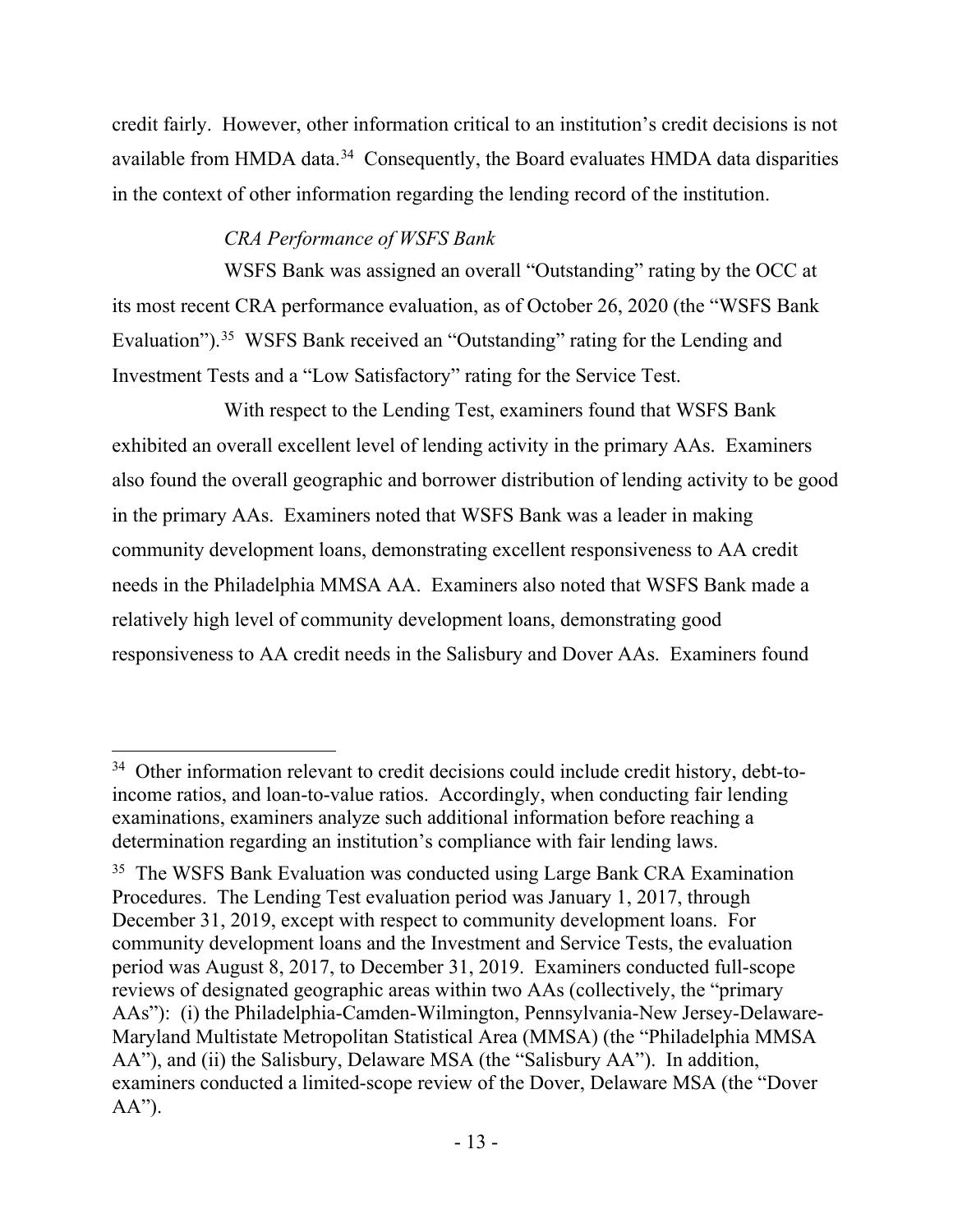that WSFS Bank made use of innovative and/or flexible lending practices in order to serve AA credit needs in the primary AAs.

With respect to the Investment Test, examiners found that WSFS Bank had an excellent level of qualified community development investments and grants in the primary AAs. Examiners noted that these investments were not routinely provided by private investors, and WSFS Bank was often in a leadership position with respect to the investments. In the Philadelphia MMSA AA, examiners found that WSFS Bank exhibited excellent responsiveness to credit and community economic development needs and occasionally used innovative and/or complex investments to support community development initiatives. Examiners noted that in the Salisbury and Dover AAs, WSFS Bank exhibited good responsiveness to credit and community economic development needs, although the bank rarely used innovative and/or complex investments to support community development initiatives.

With respect to the Service Test, examiners noted that WSFS Bank's service-delivery systems were reasonably accessible to geographies and individuals of different income levels in the Philadelphia MMSA AA and readily accessible to such geographies and individuals in the Salisbury and Dover AAs. Examiners also noted that, to the extent changes were made, WSFS Bank's opening and closing of branches did not adversely affect the availability of the bank's delivery systems, particularly in LMI geographies and/or to LMI individuals, in any of its AAs. Examiners found that WSFS Bank's services did not vary in a way that inconvenienced the Salisbury or Dover AAs, particularly LMI geographies and individuals. However, examiners found that services in the Philadelphia MMSA AA varied in a way that inconvenienced portions of the AA, particularly LMI geographies and/or individuals.[36](#page-13-0) Examiners noted that WSFS Bank

<span id="page-13-0"></span><sup>&</sup>lt;sup>36</sup> Specifically, the proportion of WSFS Bank branches without Saturday hours was higher in LMI geographies within the Philadelphia MMSA AA than within the MMSA AA as a whole. However, examiners noted that this finding was impacted by branches that did not have Saturday hours because they operated as commercial loan origination offices or were located in a commercial district.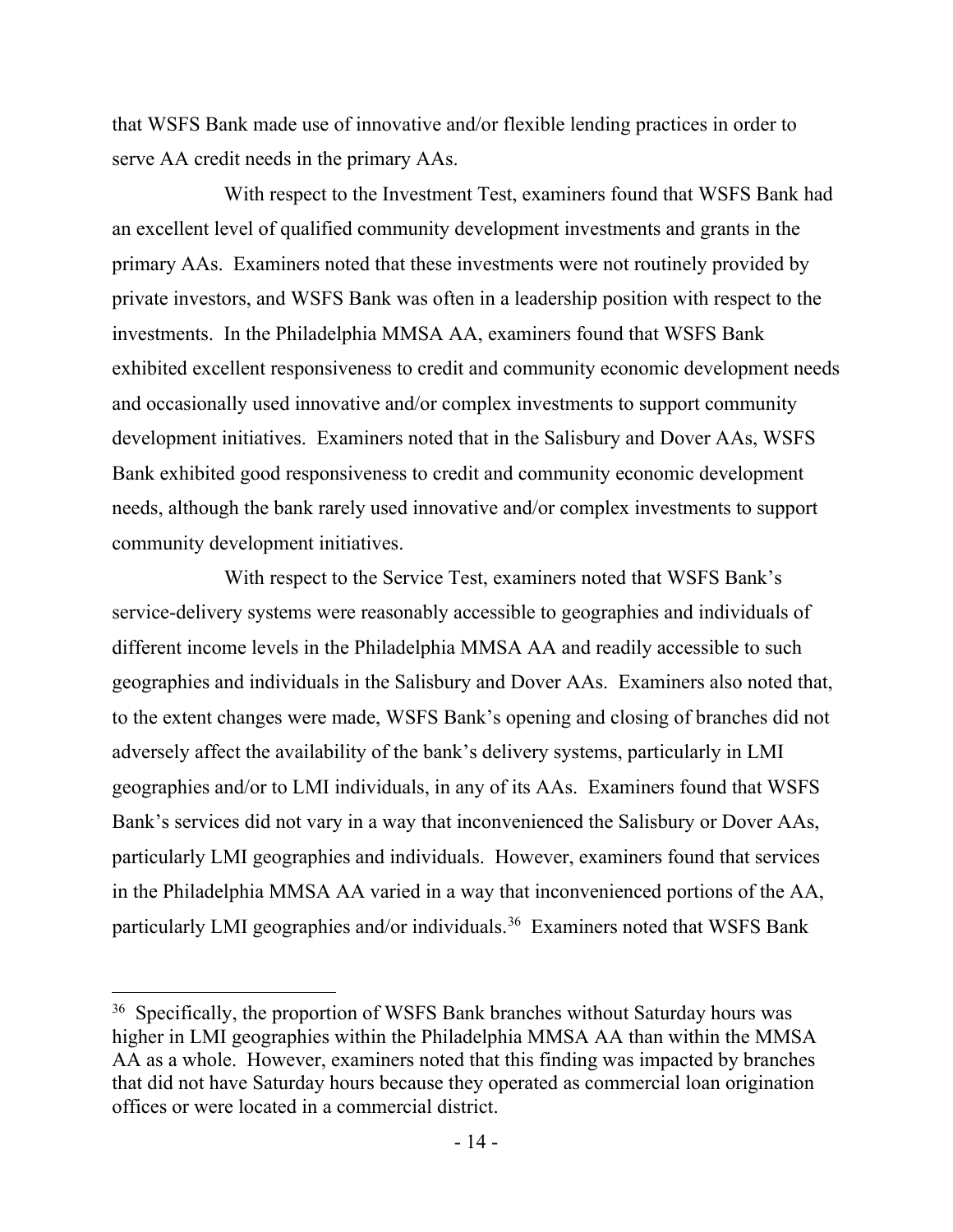was a leader in providing community development services in the Philadelphia MMSA AA and provided a high level of such services in the Salisbury and Dover AAs.

### *WSFS Bank's Efforts Since the WSFS Bank Evaluation*

WSFS represents that WSFS Bank has provided substantial additional assistance to the communities it serves since the WSFS Bank Evaluation. WSFS notes that WSFS Bank originated a significant volume of Paycheck Protection Program loans, made substantial grants to and investments in local community development finance institutions and community lending programs, and made several other CRA-qualifying grants and donations.

## *CRA Performance of Bryn Mawr Bank*

Bryn Mawr Bank was assigned an overall "Satisfactory" rating by the Reserve Bank at its most recent CRA performance evaluation, as of December 2, 2019 (the "Bryn Mawr Bank Evaluation").[37](#page-14-0) Bryn Mawr Bank received a "High Satisfactory" rating for the Lending, Investment, and Service Tests.

With respect to the Lending Test, examiners found that Bryn Mawr Bank's lending levels reflected a good level of responsiveness to the credit needs of the bank's AAs. Examiners also found that a high percentage of loans were made in the bank's AAs, with the distribution of borrowers reflecting adequate penetration among retail customers of different income levels and businesses of different sizes. Examiners noted that Bryn Mawr Bank used flexible and innovative lending programs to address specific credit needs of LMI borrowers and small businesses in its AAs and made a relatively high level of community development loans.

With respect to the Investment Test, examiners determined that Bryn Mawr Bank had a significant level of qualified community development investments and grants

<span id="page-14-0"></span> $37$  The Bryn Mawr Bank Evaluation was conducted using Large Bank CRA Examination Procedures. The evaluation period was February 23, 2016, through December 2, 2019. Examiners conducted a full-scope evaluation of the bank's two AAs—the Philadelphia AA, which consists of six counties in the Philadelphia-Camden-Wilmington, Pennsylvania-New Jersey-Delaware-Maryland MMSA, and the Harrisburg AA, which consists of Dauphin County in the Harrisburg-Carlisle, Pennsylvania, MSA.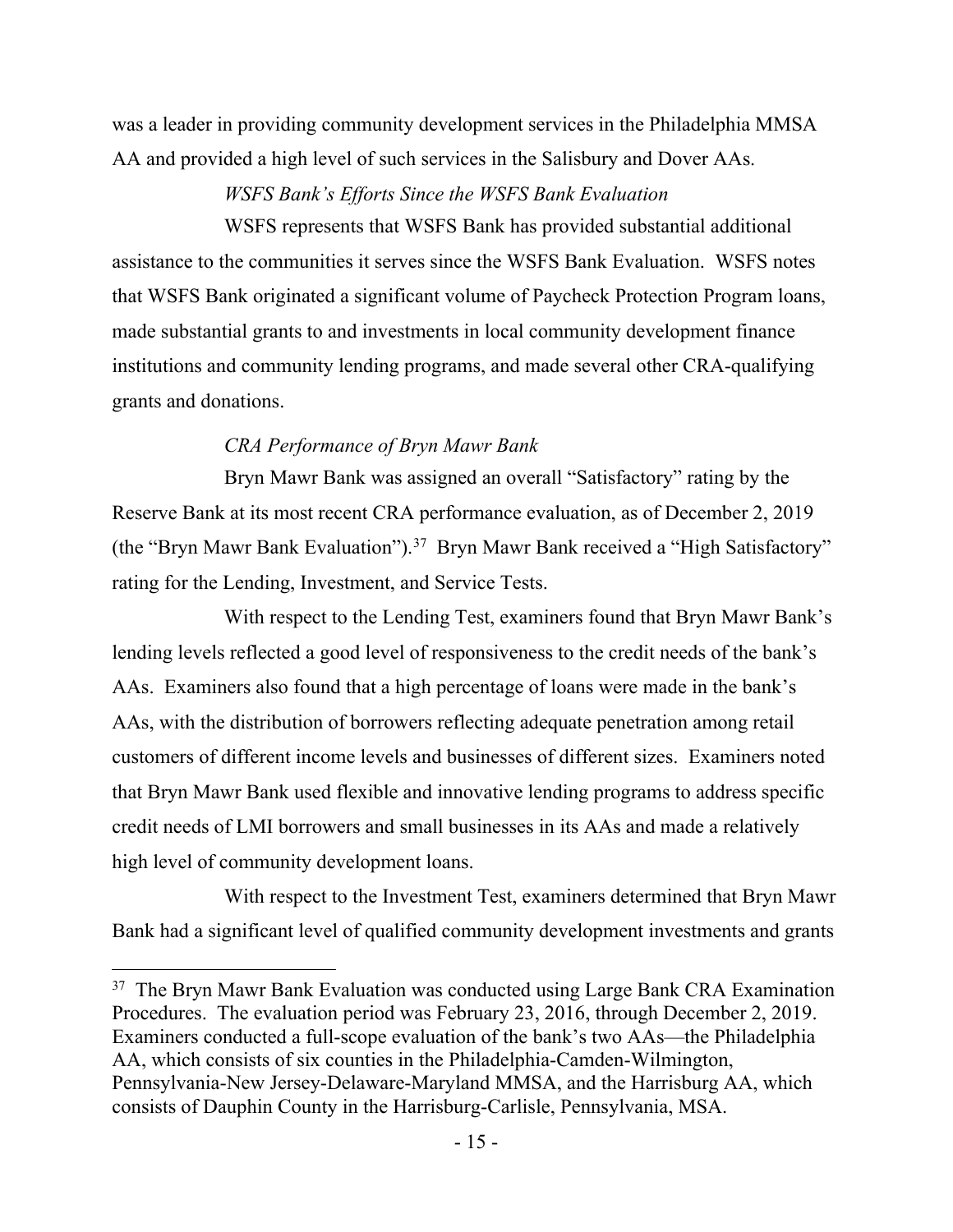and noted that the bank exhibited good responsiveness to credit and community development investment needs. Examiners observed that Bryn Mawr Bank made significant use of innovative and/or complex investments to support community development initiatives when opportunities were available.

With respect to the Service Test, examiners found that Bryn Mawr Bank's delivery systems were accessible to geographies and individuals of different income levels in the bank's AAs and that the bank provided a relatively high level of community development services. Examiners further found that Bryn Mawr Bank's opening and closing of branches did not adversely affect the accessibility of the bank's delivery systems and that the bank's services did not vary in a way that inconvenienced certain portions of the AAs, particularly LMI geographies or individuals.

# *Bryn Mawr Bank's Efforts Since the Bryn Mawr Bank Evaluation*

WSFS represents that Bryn Mawr Bank has taken steps to improve its CRA programs since the Bryn Mawr Bank Evaluation. In particular, WSFS represents that Bryn Mawr Bank has expanded its CRA programs to new nonprofit and community development financial institution partners, contributed to financial education and community lending programs in its AAs, and originated a significant volume of Paycheck Protection Program loans.

#### *Branch Closures*

WSFS represents that it would close or consolidate a total of 34 WSFS Bank and Bryn Mawr Bank branches in connection with the proposed transaction, primarily because of the proximity of those branches to other branches of the combined bank. WSFS also represents that, subject to further review, the combined bank may close up to six additional branches through 2023. The federal banking supervisory agencies evaluate a bank's record of opening and closing branches, particularly branches located in LMI geographies or primarily serving LMI individuals, as part of the CRA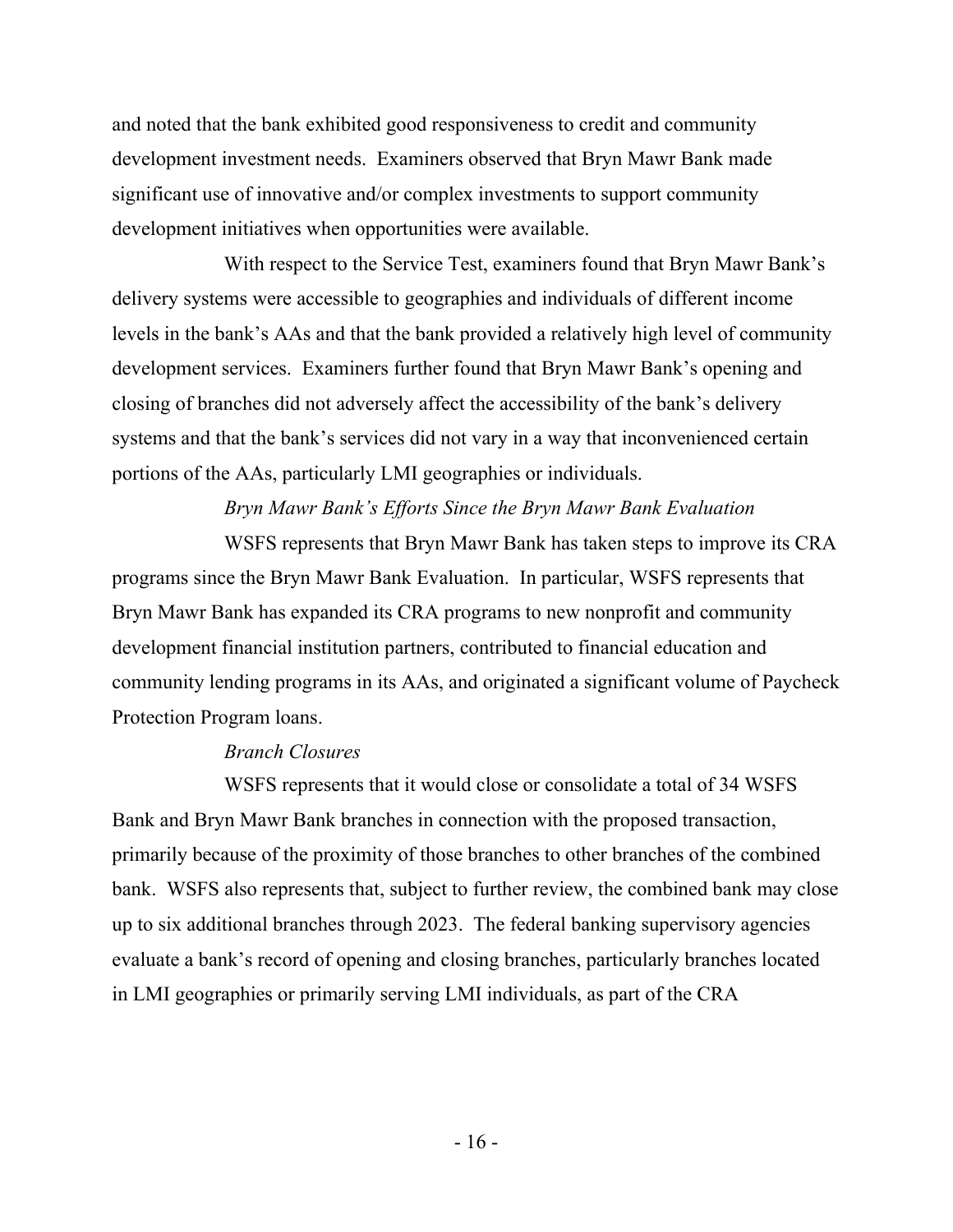examination process.[38](#page-16-0) Examiners noted in the WSFS Bank Evaluation and the Bryn Mawr Bank Evaluation that WSFS Bank's and Bryn Mawr Bank's opening and closing of branches had not adversely affected the accessibility of the respective bank's delivery systems. The Board also has considered the fact that federal banking law provides a specific mechanism for addressing branch closings, including requiring that a bank provide notice to the public and the appropriate federal supervisory agency before a branch is closed. WSFS represents that it would continue to comply with the requirements of section 42 of the Federal Deposit Insurance Act<sup>[39](#page-16-1)</sup> and interagency guidance applicable to branch closures.[40](#page-16-2)

# *Additional Supervisory Views*

In its review of the proposal, the Board considered supervisory information from the OCC and the Reserve Bank regarding the CRA, consumer compliance, and fair lending records of WSFS Bank and Bryn Mawr Bank, respectively. The Board also considered the results of consumer compliance examinations of each bank, which included reviews of the banks' compliance with fair lending laws. In addition, the Board consulted with the OCC, which approved the application and, in doing so, considered the convenience and needs of the communities served by WSFS Bank and Bryn Mawr Bank, including with respect to the anticipated branch closures, as well as the institutions' records of performance under the CRA.

The Board has taken this information, as well as the CRA performance records of WSFS Bank and Bryn Mawr Bank, into account in evaluating the proposal, including in considering whether WSFS has the experience and resources to ensure that

<span id="page-16-0"></span><sup>&</sup>lt;sup>38</sup> See, e.g., 12 CFR 228.24(d)(2). In addition, the Board notes that the OCC, as the primary federal supervisor of WSFS Bank, would continue to evaluate the bank's branch closures in the course of conducting CRA performance evaluations of the bank.

<span id="page-16-1"></span><sup>39 12</sup> U.S.C. § 1831r-1.

<span id="page-16-2"></span><sup>&</sup>lt;sup>40</sup> See Joint Policy Statement on Branch Closings by Insured Depository Institutions, [https://www.federalreserve.gov/boarddocs/press/BoardActs/1999/19990707/r-1036.pdf.](https://www.federalreserve.gov/boarddocs/press/BoardActs/1999/19990707/r-1036.pdf)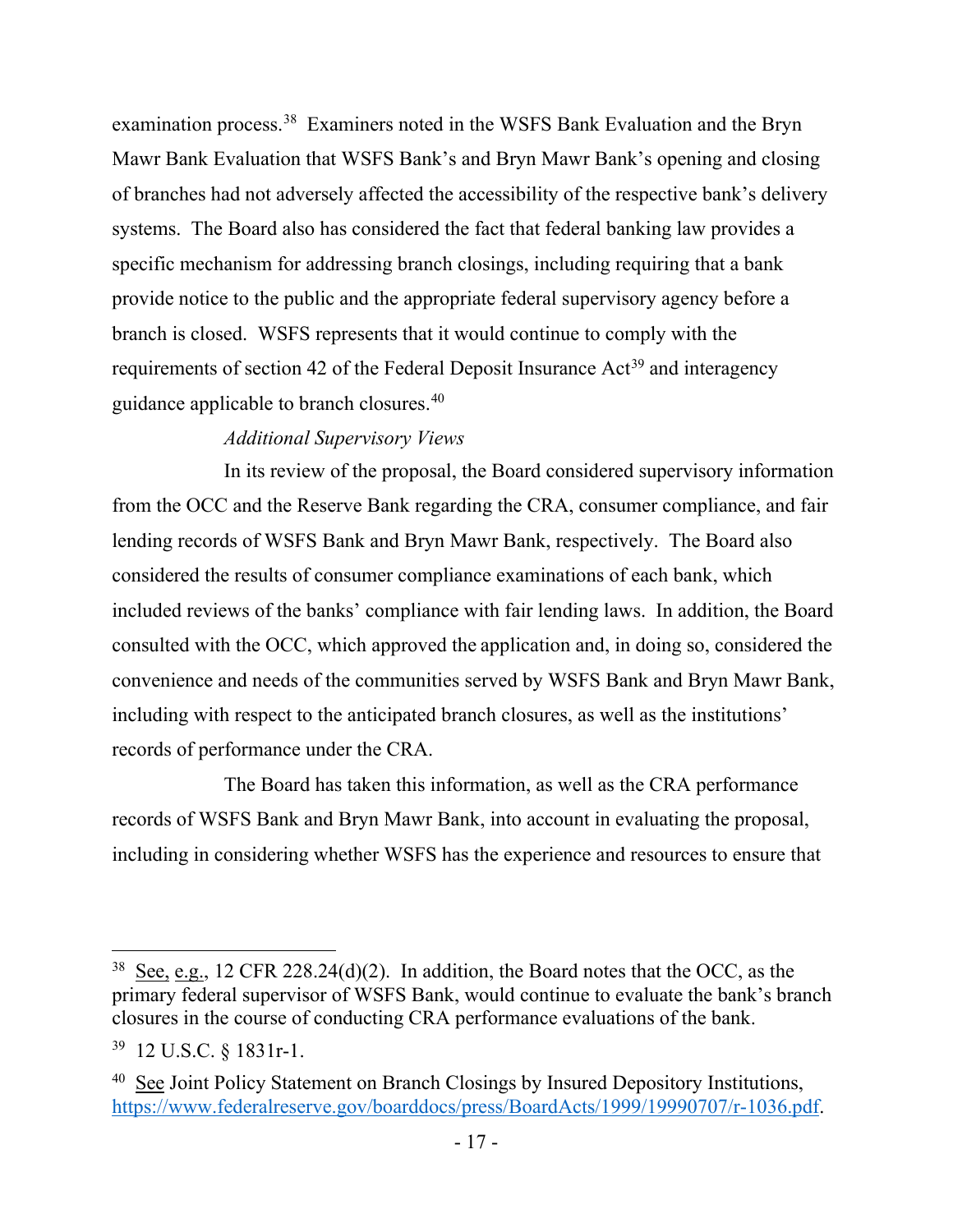WSFS Bank would help meet the credit needs of the communities within its AAs following the proposed transaction.

## *Additional Convenience and Needs Considerations*

The Board also considers other potential effects of the proposal on the convenience and needs of the communities to be served. WSFS represents that, following consummation of the proposal, customers of both WSFS Bank and Bryn Mawr Bank would benefit from access to a larger branch network, thereby enhancing customers' access to branch banking services. WSFS further represents that the proposal would increase the access of WSFS Bank's customers to Bryn Mawr Bank's special mortgage products geared to LMI borrowers and to the bank's capital markets operations. WSFS notes that Bryn Mawr Bank's customers would likewise benefit from access to WSFS Bank's family office, corporate trustee, and Cash Connect services.

## *Conclusion on Convenience and Needs Considerations*

The Board has considered all the facts of record, including the records of WSFS Bank and Bryn Mawr Bank under the CRA, the institutions' records of compliance with fair lending and other consumer protection laws, supervisory information from the OCC and the Reserve Bank, confidential supervisory information, information provided by WSFS, the public comment on the proposal, and other potential effects of the proposal on the convenience and needs of the communities to be served. Based on that review, the Board determines that the convenience and needs factor is consistent with approval.

# Effect of the Transaction on the Savings Association, and Insurance Risk to the Deposit Insurance Fund

In acting on a proposal under section  $10(e)$  of HOLA, the Board considers the likely effect of the transaction on the savings association and on the insurance risk to the Deposit Insurance Fund.<sup>41</sup> As discussed above, the financial and managerial resources and the future prospects of the combined organization are consistent with

<span id="page-17-0"></span> $41$  12 U.S.C. § 1467a(e)(2).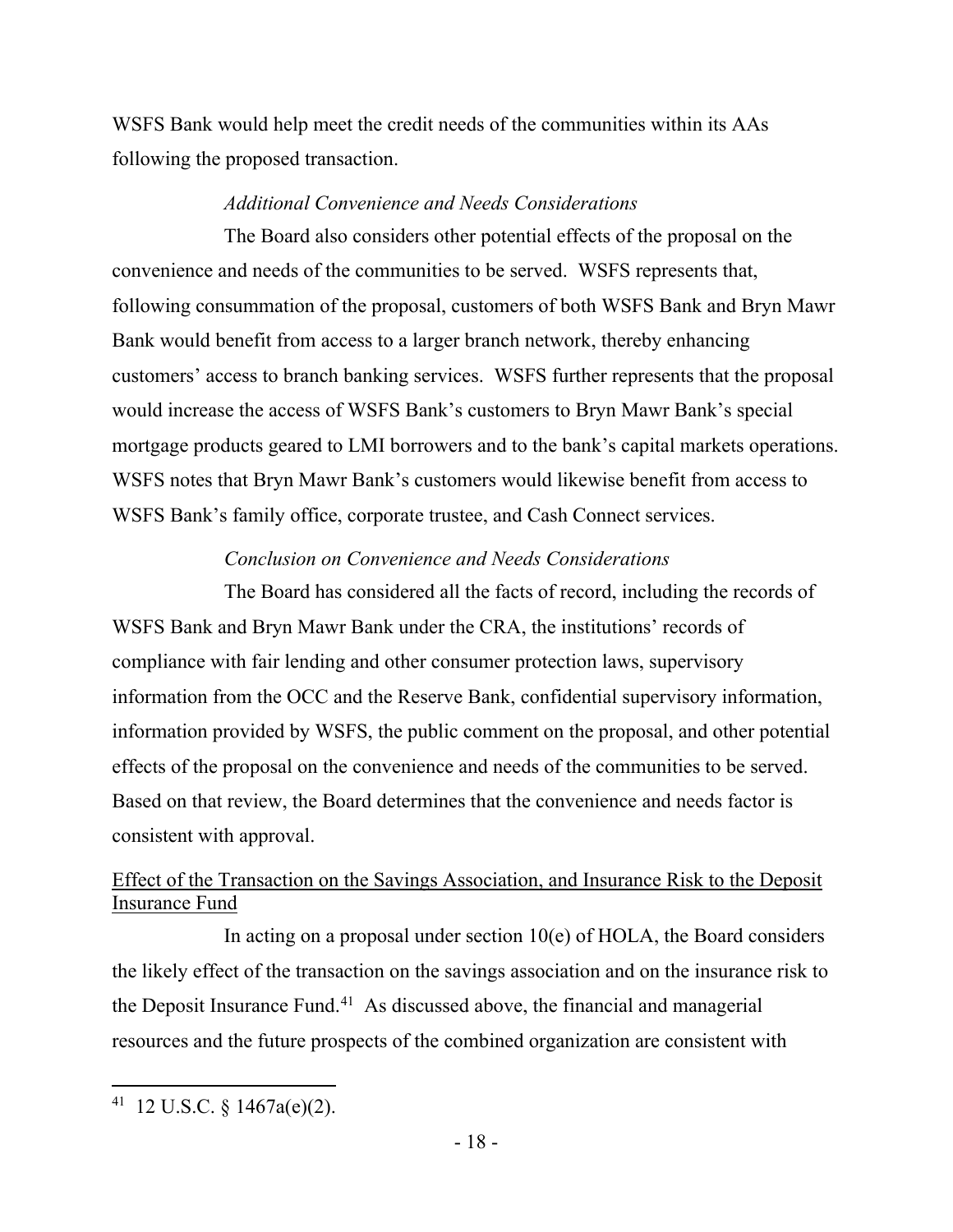approval. The Board has considered the likely effect of the transaction on the resultant depository institution and believes that it is consistent with approval. In view of the current resources and capital of WSFS and Bryn Mawr; the future prospects of the combined organization; the significant financial and other resources being devoted to support the combined organization; the managerial resources of WSFS, Bryn Mawr, and their subsidiary depository institutions; and the likely effect of the transaction on the combined organization, the Board believes that the proposal would not appear likely to have a material impact on the insurance risk to the Deposit Insurance Fund.

#### Conclusion

Based on the foregoing and all the facts of record, the Board determines that the application should be, and hereby is, approved.<sup>[42](#page-18-0)</sup> In reaching its conclusion, the Board has considered all the facts of record in light of the factors that it is required to consider under HOLA and other applicable statutes. The Board's approval is specifically conditioned on compliance by WSFS with all the conditions imposed in this order, including receipt of all required regulatory approvals, and on any commitments made to the Board in connection with the proposal. For purposes of this action, the conditions and commitments are deemed to be conditions imposed in writing by the Board in

<span id="page-18-0"></span><sup>&</sup>lt;sup>42</sup> A commenter requested that the Board hold public hearings or meetings on the proposal. Under its rules, the Board may, in its discretion, hold a public hearing if appropriate to allow interested persons an opportunity to provide relevant testimony when written comments would not adequately present their views. 12 CFR 238.14(e), 262.3(e). The Board has considered the commenter's request in light of all the facts of record. In the Board's view, the commenter has had ample opportunity to submit comments on the proposal and, in fact, submitted a written comment that the Board has considered in acting on the proposal. The commenter's request does not identify disputed issues of fact that are material to the Board's decision that would be clarified by a public hearing. In addition, the request does not demonstrate why written comments do not present the commenter's views adequately or why a hearing otherwise would be necessary or appropriate. For these reasons, and based on all the facts of record, the Board has determined that a public hearing is not required or warranted in this case. Accordingly, the request for a public hearing on the proposal is denied.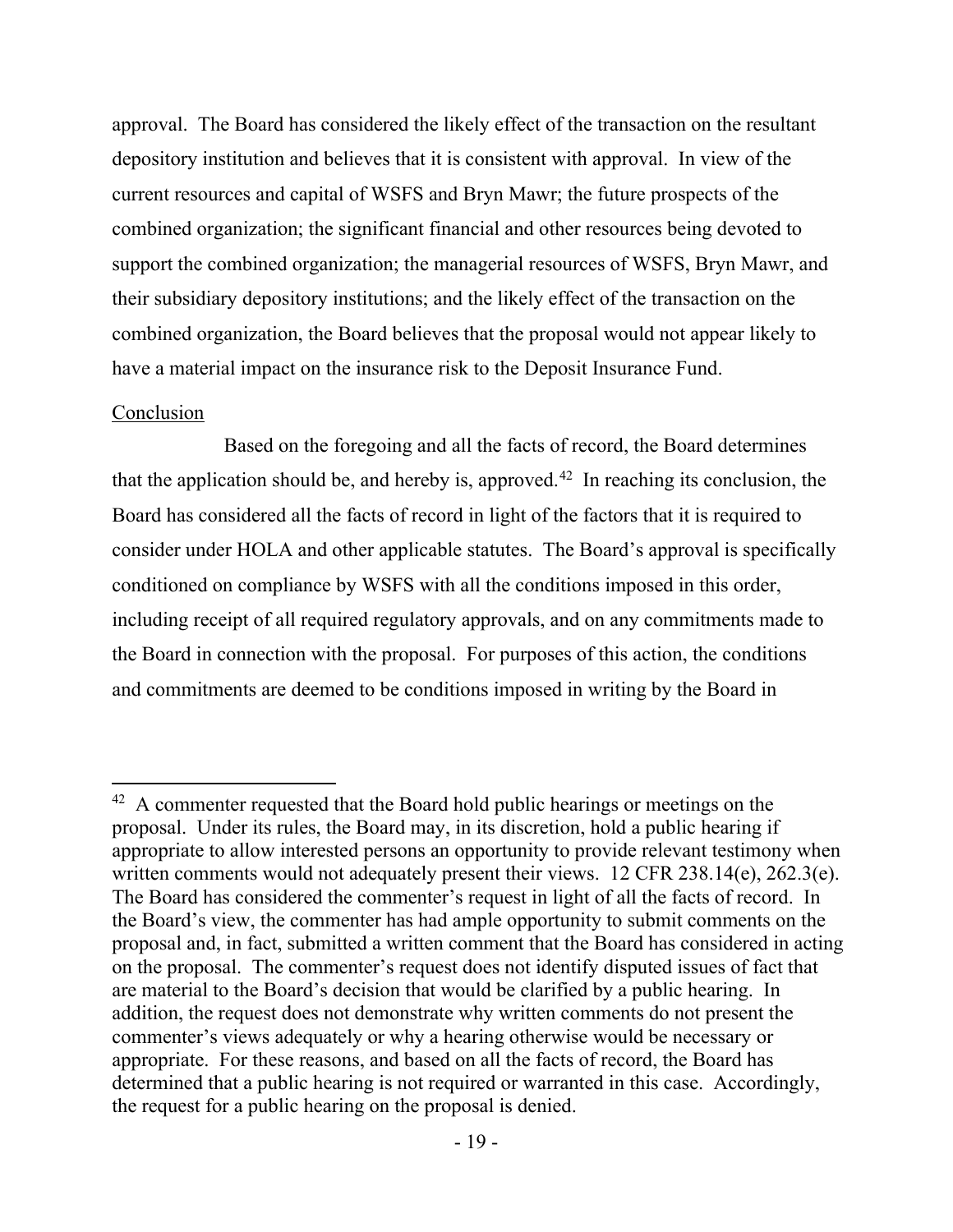connection with its findings and decision herein and, as such, may be enforced in proceedings under applicable law.

The proposal may not be consummated later than three months after the effective date of this order unless such period is extended for good cause by the Board or the Reserve Bank, acting under delegated authority.

By order of the Board of Governors,<sup>[43](#page-19-0)</sup> effective December 17, 2021.

**(Signed) Ann E. Misback**

Ann E. Misback Secretary of the Board

<span id="page-19-0"></span><sup>43</sup> Voting for this action: Chair Powell, Vice Chair Clarida, and Governors Bowman, Brainard, Quarles, and Waller.